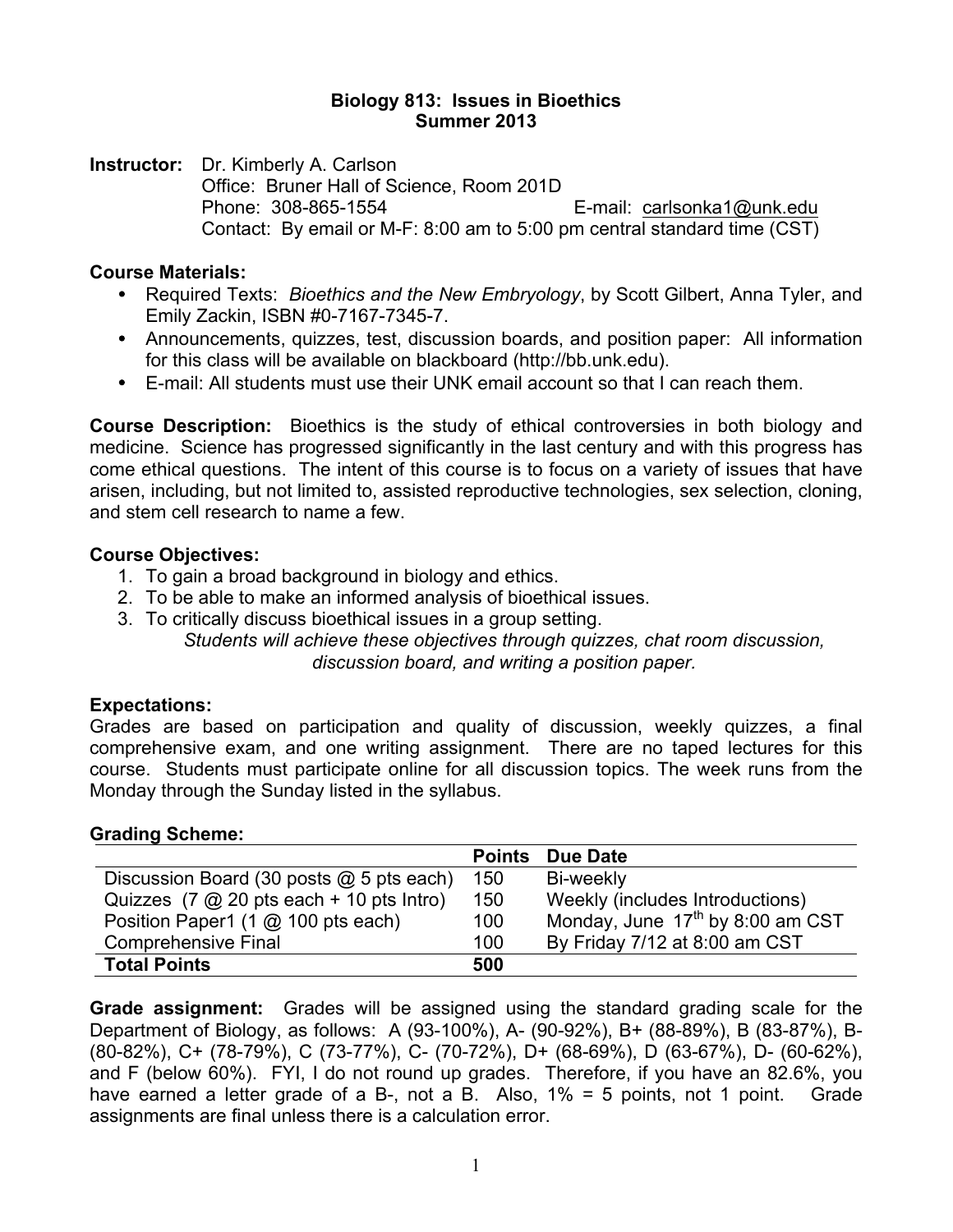**Schedule:** This class is a graduate level class, therefore I assume that all of you have had a Biology course that covered introductory material at some point in your career. Each week we will be discussing the information presented in one chapter of the book. This schedule is subject to change.

| <b>Week</b>   | <b>Chapter</b>                                                | Quiz                      |
|---------------|---------------------------------------------------------------|---------------------------|
| #1            | Chapter 1: An Outline of Human Development                    | <b>Introductions</b>      |
| 5/20-5/26     | Chapter 2: Philosophical, Theological, and Scientific         | Timed quiz #1 over        |
|               | Arguments                                                     | Chapters #1 & 2           |
| #2            | Chapter 3: Fertilization and Assisted Reproduction            | Timed quiz #2 over        |
| $5/27 - 6/2$  | Chapter 4: Safety and Ethical Issues                          | Chapter #3 & 4            |
| #3            | Chapter 5: The Genetics of Sex Determination                  | Timed quiz #3 over        |
| $6/3 - 6/9$   | Chapter 6: Arguments For and Against Sex Selection            | Chapter #5 $86$           |
| #4            | Chapter 7: The Science of Cloning                             | Timed quiz #4 over        |
| 6/10-6/16     | Chapter 8: Ethics and Policies for Human Cloning              | Chapter #7 & 8            |
| #5            | Chapter 9: Regenerating Deficient Organs through              | Timed quiz #5 over        |
| $6/17 - 6/23$ | <b>Stem Cells</b>                                             | Chapter #9 & 10           |
|               | Chapter 10: Ethical Dilemmas in Stem Cell Therapy             | <b>Position Paper due</b> |
|               | Position Paper over "When does life begin" due (6/17          |                           |
|               | at 8:00 am CST)                                               |                           |
| #6            | Chapter 11: Gene Therapy                                      | Timed quiz #6 over        |
| 6/24-6/30     | Chapter 12: Should We Allow The Genetic                       | Chapter #11 & 12          |
|               | <b>Engineering of Humans?</b>                                 |                           |
| #7            | Chapter 13: What is "Normal"?                                 | Timed quiz #7 over        |
| $7/1 - 7/7$   | Chapter 14: Genetic Essentialism                              | Chapter #13 & 14          |
| #8            | Chapter 15: The Ethics of Animal Use in Research              | <b>Timed on-line</b>      |
| $7/8 - 7/12$  | FINALS WEEK! Wrap up discussion. Class will                   | comprehensive test        |
|               | officially end at 8:00 am Thursday, May 6 <sup>th</sup> . The | over all chapters         |
|               | comprehensive test will be removed at this time.              |                           |

**Discussion Board:** You are posting as part of a **discussion**, not just for points. You need to post during the week and weekend. You will be graded not on the number of posts per week (two is the minimum to get a score of any type for **each** question), but on the **quality** of posts. **At least one post per question** must have a peer-reviewed **science (not ethics or bioethics)** reference attached to it. Your other post can have a Bioethics or ethics reference if you wish. This is a good practice in having an **informed** opinion. The score for your posts will be based upon critical thinking (a post rich in content and full of insight), connection with issue and real-life situations, uniqueness (new ideas and new connections), depth and detail of posts, respect for classmates, and **discussion with classmates** (if you wait until Saturday and Sunday and are discussing with yourself or one other person, you get 0 points). As you can tell, I do not want people simply agreeing with each other or posting for points. You should be prepared to discuss the questions! The week runs from the Monday through the Sunday listed in the syllabus.

**Quizzes:** Throughout the semester, you will be given 7 timed quizzes worth 20 points each. In addition, the first week introductions will be counted as an additional 10 point quiz score (5 pts for posting and 5 points for picture). The quizzes will cover the book material. You will be allotted 10 minutes to answer 10 multiple choice or true/false questions. The questions will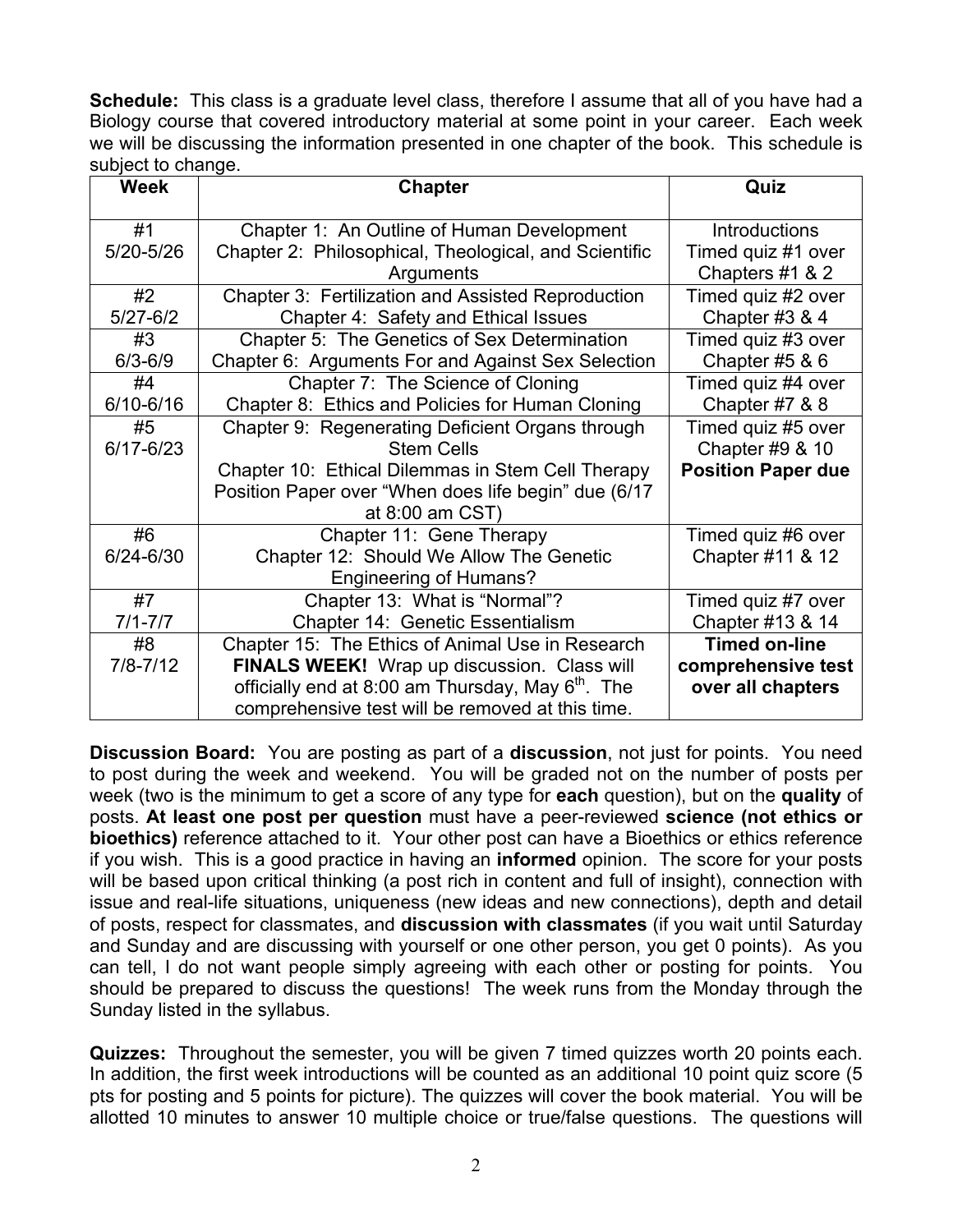be given one at a time. You will have only one chance to answer the question and will not be allowed to go back and change answers. Therefore, make sure to answer carefully. If you run out of time while taking the quiz, you will not be given extra time. If you have a problem while taking your quiz, send one me an email and I will deal with it as soon as possible. The computer displays a message that tells me what kind of problem you had, whether you took too much time or there was a computer problem. Everyone is expected to take all of the quizzes. The dates for the quizzes are listed on the schedule and will be made available at 8:00 am CST on Monday. You have until 5:00 pm CST on Sunday of the week listed to take the quiz. For example, the first quiz will be put on blackboard at 8:00 am CST on Monday, May 20<sup>th</sup> and you have until 5:00 pm CST Sunday, May 26<sup>th</sup> to take the quiz. **THE DEADLINE IS FINAL!** The purpose of these quizzes is to make sure that you are keeping up with the course material.

**Position Paper:** Students will have one formal writing assignment, which is a position paper on "When does life begin". Specific details on this writing assignment will be provided for you. The report is due on the date listed on the next page and should be submitted to Blackboard using the "Position Paper" link under "Assignments". **The day and time the final report is due is not negotiable.** For every day the report is late, your grade will be dropped one letter grade. FYI, late day grading starts at 8:01 am on the date due (i.e., as of this time, your paper is already a day late, even though it is only one minute late). Yes, you can hand these in early. The Safe Assignment tool will be set up so that you can plagiarism check your paper before handing it in. **You must do this writing assignment to receive full credit or you automatically fail the course and receive a letter grade of an "F".**

**Final Exam:** There is only one exam given and it is a comprehensive exam over the entire semester. The material on the exam will cover the book material. The exam will be composed of multiple choice or true/false questions and is taken on-line. You will be given 90 minutes to answer 50 questions. Everyone is expected to take the exam. It must be taken by Friday the 12<sup>th</sup> of July by 8:00 am CST for credit. Do not try to take it the night before and expect to get additional time. **You must take the exam to receive full credit. If you miss the exam, you will automatically fail and receive a letter grade of an "F".** 

**Policy on incomplete:** To be considered for an incomplete in Biology 813:

- 1. You must submit the reasons you cannot complete the scheduled work. This must include a copy of your class schedule and description of your responsibilities outside the classroom. This should be done in writing and include confirmation from your doctor or employer when appropriate.
- 2. You must specify the assignments you have missed and a schedule of plans to complete them.
- 3. You must submit a copy of the above information to the Chair of the Department of Biology and the Dean of Natural and Social Sciences.
- 4. Upon completion of items 1-3, your request for an incomplete will be considered.

# *I expect all students to progress through the requirements for Biology 813 in a timely fashion. Unless your circumstance is remarkable, do not consider an incomplete.*

**Bonus Points or Extra Credit:** I do not give Bonus Points or Extra Credit to Graduate Students, please don't ask.